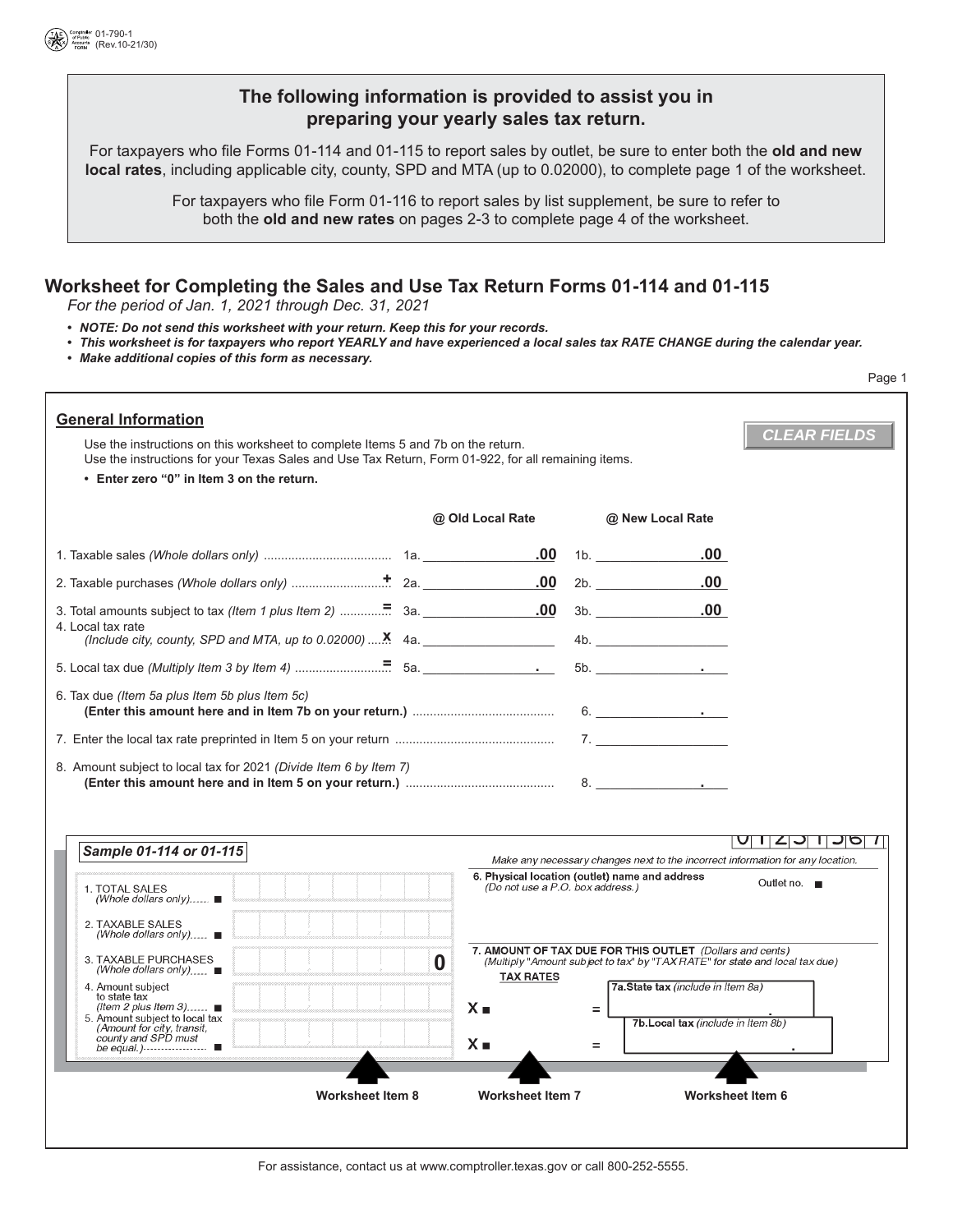

# **Local Tax Rates for Completing the Sales and Use Tax Return Forms 01-114 and 01-115** *Use the following information to determine the correct tax rate for line 4 of the worksheet on Page 1.*

**The Following Cities Changed Their Tax Rates in 2021**

| 2nd Quarter Rate Changes - City/County | 01/01/21 to 03/31/21 - Old Local Rate | 04/01/21 to Present - New Local Rate |
|----------------------------------------|---------------------------------------|--------------------------------------|
| Anton (Hockley Co)                     | 0.01000                               | 0.02000                              |
| Arlington (Tarrant Co)                 | 0.01750                               | 0.02000                              |
| Asherton (Dimmitt Co)                  | 0.01500                               | 0.02000                              |
| Follett (Lipscomb Co)                  | 0.01500                               | 0.02000                              |
| Gustine (Comanche Co)                  | 0.02000                               | 0.01500                              |
| Highland Haven (Burnet Co)             | 0.00000                               | 0.02000                              |
| La Villa (Hidalgo Co)                  | 0.01500                               | 0.02000                              |
| New Berlin (Guadalupe Co)              | 0.01750                               | 0.02000                              |
| Novice (Coleman Co)                    | 0.00000                               | 0.02000                              |
| Oakwood (Leon Co)                      | 0.01500                               | 0.01750                              |
| Port Arthur (Jefferson and Orange Co)  | 0.01875                               | 0.02000                              |
| Tenaha (Shelby Co)                     | 0.01000                               | 0.02000                              |
| 3rd Quarter Rate Changes - City/County | 01/01/21 to 06/30/21 - Old Local Rate | 07/01/21 to Present - New Local Rate |
| Benavides (Duval Co)                   | 0.01000                               | 0.02000                              |
| Detroit (Red River Co)                 | 0.01500                               | 0.02000                              |
| 4th Quarter Rate Changes - City/County | 01/01/21 to 09/30/21 - Old Local Rate | 10/01/21 to Present - New Local Rate |
| Deport (Lamar and Red River Co)        | 0.01500                               | 0.02000                              |
| Ellinger (Fayette Co)                  | 0.00500                               | 0.01500                              |
| Grandfalls (Ward Co)                   | 0.01000                               | 0.02000                              |
| Higgins (Lipscomb Co)                  | 0.02000                               | 0.01750                              |
| Lakeside (Tarrant Co)                  | 0.02000                               | 0.01750                              |
| Log Cabin (Henderson Co)               | 0.01000                               | 0.02000                              |
| Primera (Cameron Co)                   | 0.01750                               | 0.02000                              |
| Rocksprings (Edwards Co)               | 0.01750                               | 0.01500                              |
| Sandy Point (Brazoria Co)              | 0.00500                               | 0.02000                              |
| Trent (Taylor Co)                      | 0.02000                               | 0.01000                              |
| Uncertain (Harrison Co)                | 0.01000                               | 0.02000                              |
| Watauga (Tarrant Co)                   | 0.01750                               | 0.02000                              |
| Yorktown (DeWitt Co)                   | 0.01750                               | 0.02000                              |

### **The Following Special Purpose Districts (SPDs) Imposed or Changed Local Tax Rates in 2021**

*If you are also subject to additional city, county or MTA taxes, be sure to include them in your local rate.*

| 2nd Quarter Rate Changes - SPD                                                                               | 01/01/21 to 03/31/21 - Old Local Rate | 04/01/21 to Present - New Local Rate |
|--------------------------------------------------------------------------------------------------------------|---------------------------------------|--------------------------------------|
| Argyle Municipal Development District (Denton County)                                                        | 0.00000                               | 0.00250                              |
| Austin County Emergency Services District No. 2                                                              | 0.00500                               | 0.02000                              |
| Brazos County Emergency Services District No. 2                                                              | 0.00500                               | 0.02000                              |
| Burnet County Emergency Services District No. 2                                                              | 0.00000                               | 0.02000                              |
| Burnet County Emergency Services District No. 5                                                              | 0.00000                               | 0.02000                              |
| Corinth Fire Control and Prevention District                                                                 | 0.01750                               | 0.02000                              |
| Fort Bend County Assistance District No. 17                                                                  | 0.00000                               | 0.02000                              |
| Fort Bend County Assistance District No. 18                                                                  | 0.00000                               | 0.02000                              |
| Fort Bend County Assistance District No. 21                                                                  | 0.00000                               | 0.02000                              |
| <b>Holland Municipal Development District</b>                                                                | 0.01500                               | 0.01750                              |
| Jasper County Emergency Services District No. 4                                                              | 0.00000                               | 0.02000                              |
| Jasper County Emergency Services District No. 4-A                                                            | 0.00500                               | 0.02000                              |
| Jasper County Emergency Services District No. 4-B                                                            | 0.01500                               | 0.02000                              |
| Kaufman County Assistance District No. 3                                                                     | 0.00000                               | 0.02000                              |
| Waller-Harris Emergency Services District No. 200 (Harris County)                                            | 0.01000                               | 0.02000                              |
| Waller-Harris Emergency Services District No. 200 (Waller County)                                            | 0.00000                               | 0.01000                              |
| Williamson County Emergency Services District No. 7-A                                                        | 0.00250                               | 0.02000                              |
| Wilson County Emergency Services District No. 3 (Wilson County                                               |                                       |                                      |
| Emergency Services District No. 1)                                                                           | 0.01000                               | 0.02000                              |
| Wilson County Emergency Services District No. 3                                                              | 0.00000                               | 0.01000                              |
|                                                                                                              |                                       |                                      |
|                                                                                                              |                                       |                                      |
| 3rd Quarter Rate Changes - SPD                                                                               | 01/01/21 to 06/30/21 - Old Local Rate | 07/01/21 to Present - New Local Rate |
| Travis County Emergency Services District No. 1                                                              | 0.01000                               | 0.02000                              |
| 4th Quarter Rate Changes - SPD                                                                               | 01/01/21 to 09/30/21 - Old Local Rate | 10/01/21 to Present - New Local Rate |
| Brazos County Emergency Services District No. 1                                                              | 0.00500                               | 0.02000                              |
| El Paso County Emergency Services District No. 1                                                             | 0.00500                               | 0.02000                              |
| Fort Bend County Emergency Services District No. 5                                                           | 0.00000                               | 0.01000                              |
| Fort Bend County Emergency Services District No. 5 (Houston)                                                 | 0.01000                               | 0.02000                              |
| Fort Bend County Emergency Services District No. 5 (Fort Bend                                                |                                       |                                      |
| County Assistance District No. 2)                                                                            | 0.01000                               | 0.02000                              |
| Fort Bend County Emergency Services District No. 5 (Fort Bend                                                |                                       |                                      |
| County Assistance District No. 6)                                                                            | 0.01000                               | 0.02000                              |
| Johnson County Emergency Services District No. 1                                                             | 0.01500                               | 0.02000                              |
| Johnson County Emergency Services District No. 1-A                                                           | 0.01000                               | 0.02000                              |
| Johnson County Emergency Services District No. 1-B                                                           | 0.00000                               | 0.02000                              |
| Liberty County Emergency Services District No. 1                                                             | 0.00500                               | 0.02000                              |
| Limestone County Emergency Services District No. 2                                                           | 0.00000                               | 0.02000                              |
|                                                                                                              | 0.01000                               | 0.02000                              |
| Parker County Emergency Services District No. 1-A<br>Pilot Point Municipal Development District              | 0.00000                               | 0.00500                              |
|                                                                                                              | 0.01250                               | 0.02000                              |
| Williamson County Emergency Services District No. 4<br>Williamson County Emergency Services District No. 4-A | 0.01000                               | 0.02000                              |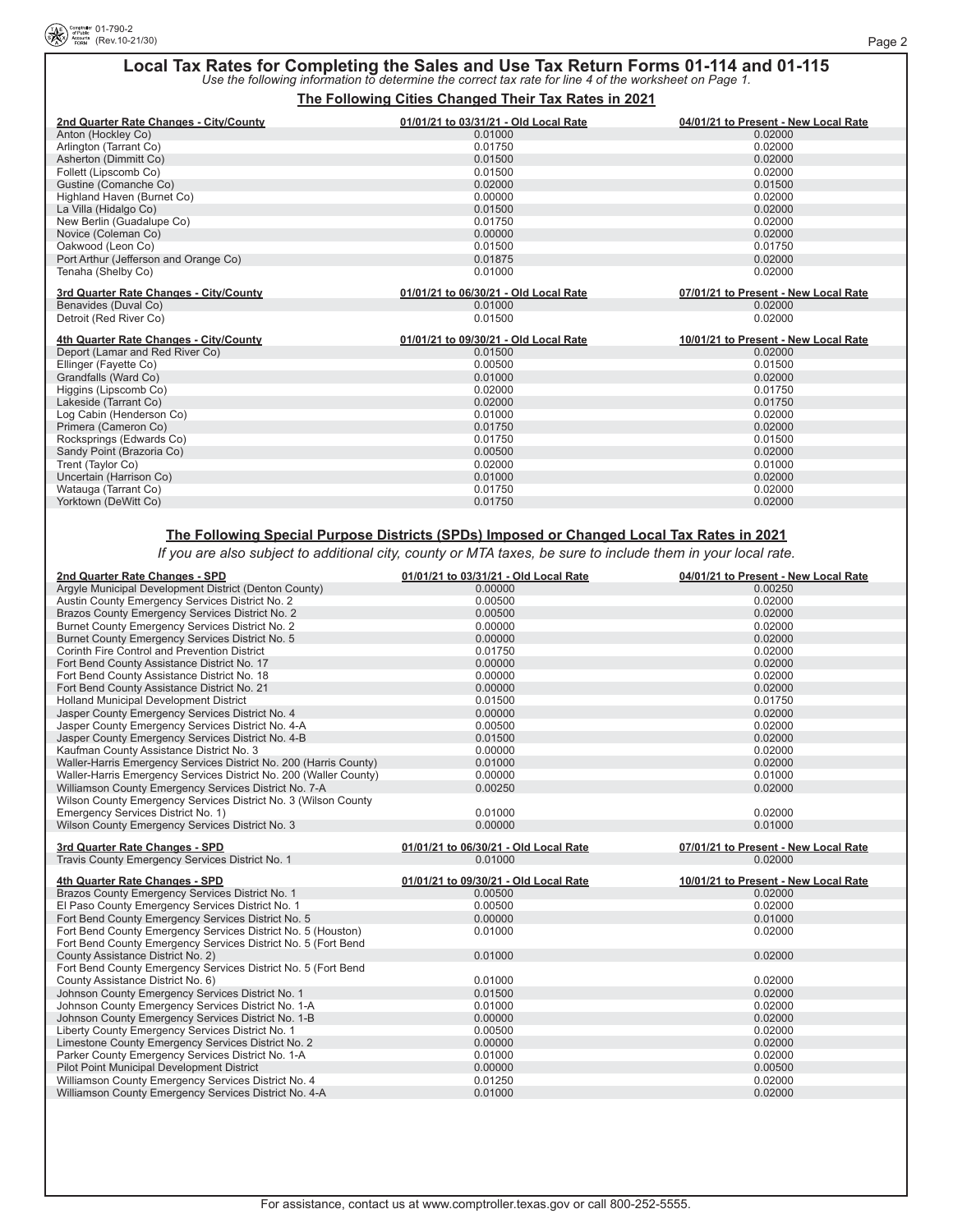# **Local Tax Rates for Completing the Sales and Use Tax Return Form 01-116** *Use the following information to determine the correct tax rate for line 4 of the worksheet on Page 4.*

#### **The Following Cities Changed Their Tax Rates in 2021**

| 2nd Quarter Rate Changes - City/County | Code    | 01/01/21 to 03/31/21 - Old City Rate | 04/01/21 to Present - New City Rate |
|----------------------------------------|---------|--------------------------------------|-------------------------------------|
| Anton (Hockley Co)                     | 2110025 | 0.01000                              | 0.02000                             |
| Argyle (Denton Co)                     | 2061104 | 0.01750                              | 0.01500                             |
| Arlington (Tarrant Co)                 | 2220095 | 0.01750                              | 0.02000                             |
| Asherton (Dimmitt Co)                  | 2064030 | 0.01000                              | 0.01500                             |
| Follett (Lipscomb Co)                  | 2148049 | 0.01500                              | 0.02000                             |
| Gustine (Comanche Co)                  | 2047032 | 0.01500                              | 0.01000                             |
| Highland Haven (Burnet Co)             | 2027081 | 0.00000                              | 0.02000                             |
| La Villa (Hidalgo Co)                  | 2108118 | 0.01500                              | 0.02000                             |
| New Berlin (Guadalupe Co)              | 2094052 | 0.01250                              | 0.01500                             |
| Novice (Coleman Co)                    | 2042046 | 0.00000                              | 0.02000                             |
| Oakwood (Leon Co)                      | 2145051 | 0.01000                              | 0.01250                             |
| Palmview (Hidalgo Co)                  | 2108163 | 0.01000                              | 0.01500                             |
| Port Arthur (Jefferson and Orange Co)  | 2123020 | 0.01375                              | 0.01500                             |
| Tenaha (Shelby Co)                     | 2210042 | 0.01000                              | 0.02000                             |
| 3rd Quarter Rate Changes - City/County | Code    | 01/01/21 to 06/30/21 - Old City Rate | 07/01/21 to Present - New City Rate |
| Benavides (Duval Co)                   | 2066038 | 0.01000                              | 0.02000                             |
| Detroit (Red River Co)                 | 2194051 | 0.01000                              | 0.01500                             |
| 4th Quarter Rate Changes - City/County | Code    | 01/01/21 to 09/30/21 - Old City Rate | 10/01/21 to Present - New City Rate |
| Deport (Lamar and Red River Co)        | 2139022 | 0.01000                              | 0.01500                             |
| Ellinger (Fayette Co)                  | 2075073 | 0.00000                              | 0.01000                             |
| Grandfalls (Ward Co)                   | 2238022 | 0.01000                              | 0.02000                             |
| Higgins (Lipscomb Co)                  | 2148012 | 0.02000                              | 0.01750                             |
| Jersey Village (Harris Co)             | 2101133 | 0.01500                              | 0.01000                             |
| Lakeside (Tarrant Co)                  | 2220175 | 0.02000                              | 0.01750                             |
| Log Cabin (Henderson Co)               | 2107164 | 0.01000                              | 0.02000                             |
| Pilot Point (Denton and Grayson Co)    | 2061042 | 0.02000                              | 0.01500                             |
| Primera (Cameron Co)                   | 2031129 | 0.01750                              | 0.02000                             |
| Rocksprings (Edwards Co)               | 2069017 | 0.01750                              | 0.01500                             |
| Sandy Point (Brazoria Co)              | 2020257 | 0.00000                              | 0.01500                             |
| Trent (Taylor Co)                      | 2221030 | 0.02000                              | 0.01000                             |
| Uncertain (Harrison Co)                | 2102052 | 0.01000                              | 0.02000                             |
| Watauga (Tarrant Co)                   | 2220282 | 0.01250                              | 0.01500                             |
| Yorktown (DeWitt Co)                   | 2062014 | 0.01750                              | 0.02000                             |

### **The Following Special Purpose Districts (SPDs) Imposed or Changed Local Tax Rates in 2021**

| 2nd Quarter Rate Changes - SPD                        | Code    | 01/01/21 to 03/31/21 - Old SPD Rate | 04/01/21 to Present - New SPD Rate |
|-------------------------------------------------------|---------|-------------------------------------|------------------------------------|
| Argyle Municipal Development District                 | 5061710 | 0.00000                             | 0.00250                            |
| Austin County Emergency Services District No. 2       | 5008510 | 0.00000                             | 0.01500                            |
| Brazos County Emergency Services District No. 2       | 5021504 | 0.00000                             | 0.01500                            |
| Burnet County Emergency Services District No. 2       | 5027571 | 0.00000                             | 0.02000                            |
| Burnet County Emergency Services District No. 5       | 5027562 | 0.00000                             | 0.02000                            |
| Corinth Fire Control and Prevention District          | 5061701 | 0.00000                             | 0.00250                            |
| Fort Bend County Assistance District No. 17           | 5079685 | 0.00000                             | 0.02000                            |
| Fort Bend County Assistance District No. 18           | 5079694 | 0.00000                             | 0.02000                            |
| Fort Bend County Assistance District No. 21           | 5079701 | 0.00000                             | 0.02000                            |
| <b>Holland Municipal Development District</b>         | 5014521 | 0.00000                             | 0.00250                            |
| Jasper County Emergency Services District No. 4       | 5121521 | 0.00000                             | 0.02000                            |
| Jasper County Emergency Services District No. 4-A     | 5121530 | 0.00000                             | 0.01500                            |
| Jasper County Emergency Services District No. 4-B     | 5121549 | 0.00000                             | 0.00500                            |
| Kaufman County Assistance District No. 3              | 5129541 | 0.00000                             | 0.02000                            |
| Waller-Harris Emergency Services District No. 200     | 5237513 | 0.00000                             | 0.01000                            |
| Williamson County Emergency Services District No. 7-A | 5246594 | 0.00000                             | 0.02000                            |
| Wilson County Emergency Services District No. 3       | 5247539 | 0.00000                             | 0.01000                            |
| 3rd Quarter Rate Changes - SPD                        | Code    | 01/01/21 to 06/30/21 - Old SPD Rate | 07/01/21 to Present - New SPD Rate |
| Travis County Emergency Services District No. 1       | 5227739 | 0.00000                             | 0.01000                            |
| 4th Quarter Rate Changes - SPD                        | Code    | 01/01/21 to 09/30/21 - Old SPD Rate | 10/01/21 to Present - New SPD Rate |
| Brazos County Emergency Services District No. 1       | 5021513 | 0.00000                             | 0.01500                            |
| El Paso County Emergency Services District No. 1      | 5071512 | 0.00000                             | 0.01500                            |
| Fort Bend County Emergency Services District No. 5    |         |                                     |                                    |
|                                                       | 5079710 | 0.00000                             | 0.01000                            |
| Jersey Village Fire Control and Prevention District   | 5101972 | 0.00000                             | 0.00500                            |
| Johnson County Emergency Services District No. 1      | 5126508 | 0.00000                             | 0.00500                            |
| Johnson County Emergency Services District No. 1-A    | 5126517 | 0.00000                             | 0.01000                            |
| Johnson County Emergency Services District No. 1-B    | 5126526 | 0.00000                             | 0.02000                            |
| Liberty County Emergency Services District No. 1      | 5146540 | 0.00000                             | 0.01500                            |
| Limestone County Emergency Services District No. 2    | 5147503 | 0.00000                             | 0.02000                            |
| Parker County Emergency Services District No. 1-A     | 5184552 | 0.00000                             | 0.01500                            |
| <b>Pilot Point Municipal Development District</b>     | 5061729 | 0.00000                             | 0.00500                            |
| Williamson County Emergency Services District No. 4   | 5246567 | 0.01000                             | 0.01750                            |

### **The Following Special Purpose Districts (SPDs) Have Abolished Local Tax Rates in 2021**

| 2nd Quarter Rate Changes - SPD                        | Code    | 01/01/21 to 03/31/21 - Old SPD Rate | 04/01/21 to Present - New SPD Rate |
|-------------------------------------------------------|---------|-------------------------------------|------------------------------------|
| <b>Palmview Crime Control and Prevention District</b> | 5108528 | 0.00500                             | 0.00000                            |
| Town Center Economic Development Zone No. 2           | 5170530 | 0.01000                             | 0.00000                            |
| Town Center Economic Development Zone No. 3           | 5170549 | 0.01000                             | 0.00000                            |
| Town Center Economic Development Zone No. 4           | 5170601 | 0.01000                             | 0.00000                            |